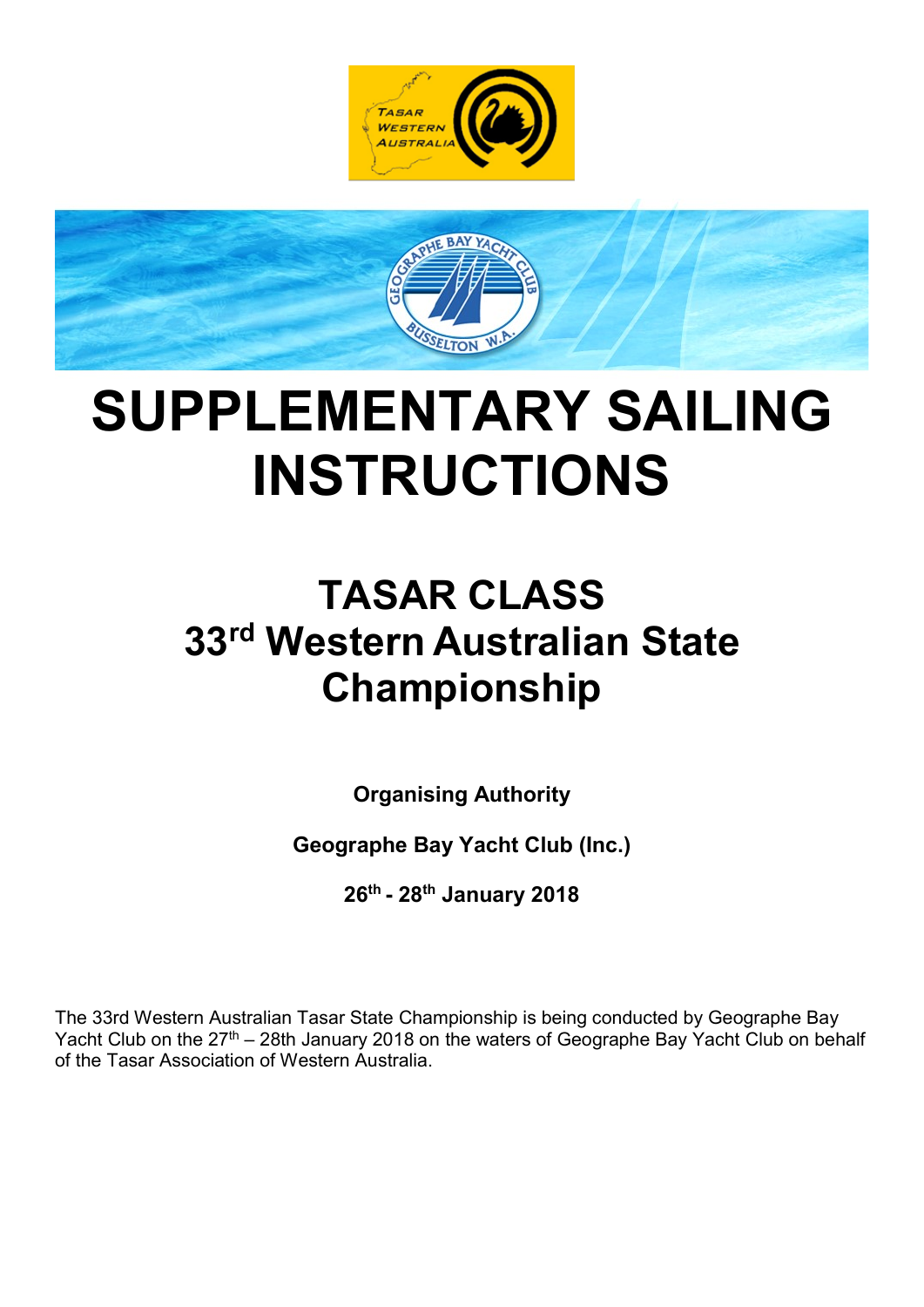#### Rules

- 1. ORGANISING AUTHORITY (OA): The Organising Authority will be Geographe Bay Yacht Club (Inc) (GBYC) 1 King St, Busselton WA.
- 1.1 The regatta will be governed by the rules as defined in The Racing Rules of Sailing (RRS).
- 1.2 The sailing instructions (SI's) for racing at GBYC will be their standard sailing instructions for the current season, except for the courses to be sailed which will be provided at the regatta meeting and these Supplementary SI's.
- 1.3 Rule 44.1 is changed so that the Two-Turns Penalty is replaced by the One-Turn Penalty.

# 2. Changes to Sailing Instructions

Any change to the sailing instructions will be posted no later than 1 hour prior to the first scheduled start time on the day of racing, except that any change to the schedule of races will be posted by 1800 on the day before it will take effect.

#### 3. Schedule of Events

Registration, Measurement and Inspection: GBYC  $26<sup>th</sup>$  January 2018 – From 0900. GBYC gates will be open from 0800 on  $26<sup>th</sup>$  January 2018 and can be opened prior to the event for storage. Please contact Anton Mann on 0419 281 899 for access, prior to the event, to GBYC grounds.

GBYC – 26th January GBYC Cock of the Bay & Tasar Junior Helm Race 1400 hours (not part of the state Championships)

#### 4. Racing Schedule - 27th – 28th January 2018

| Day & Date                           | Race                                                                                       | <b>Time of the first Warning</b><br><b>Signal</b> |
|--------------------------------------|--------------------------------------------------------------------------------------------|---------------------------------------------------|
| Saturday 27th January 2018           | Regatta Meeting/Briefing at<br><b>GBYC</b><br>Race session 1<br>Subsequent races to follow | 0900<br>1000                                      |
|                                      | Race session 2<br>Subsequent races to follow                                               | 1400                                              |
| Sunday 28 <sup>th</sup> January 2018 | First race of the day<br>subsequent races to follow if<br>required                         | 1000                                              |

Two races are planned for each race session subject to scheduling and weather conditions.

No warning signal will be made after 1600 on 27th January 2018. No warning signal will be made after 1600 on 28<sup>th</sup> January 2018.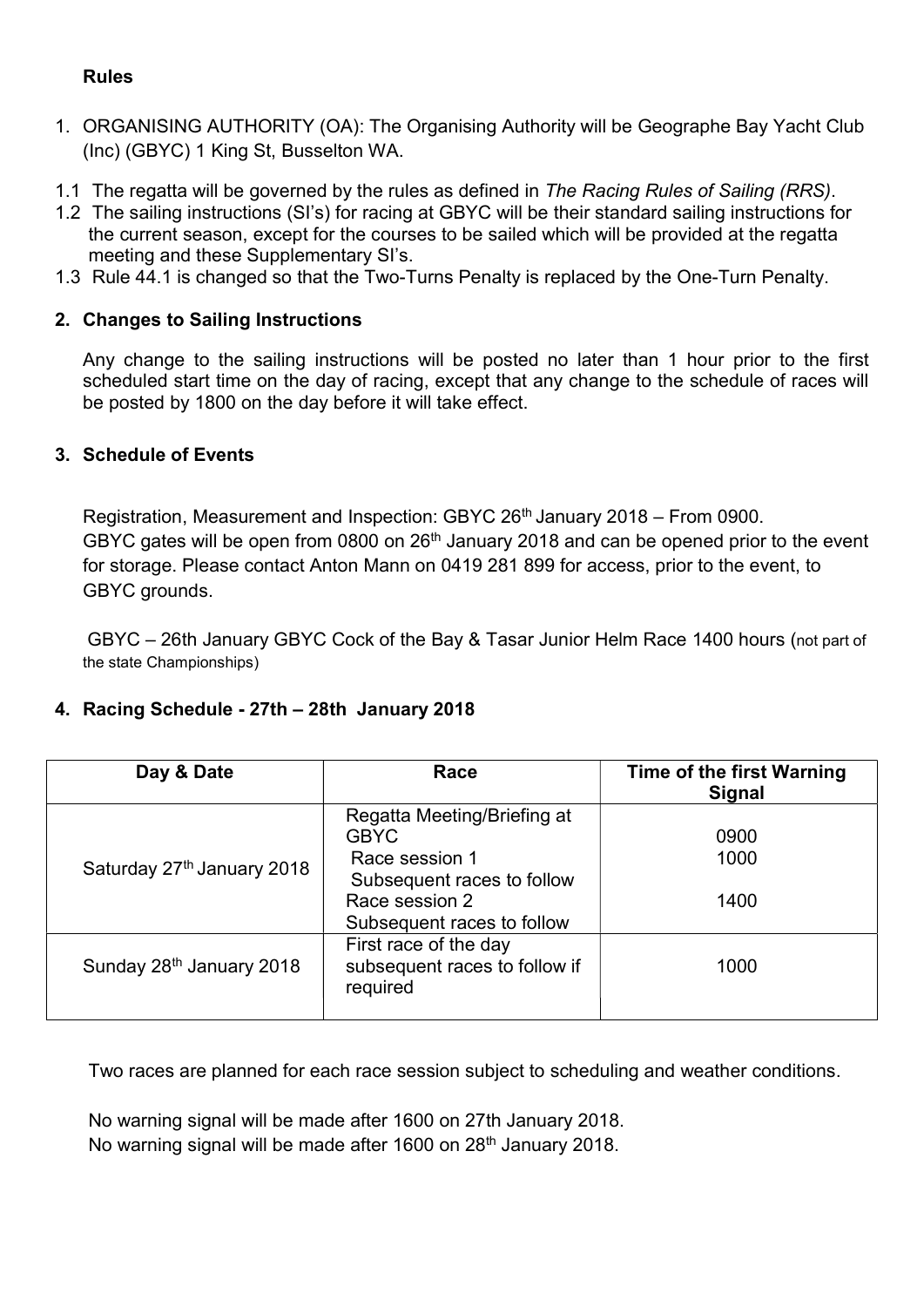### 5. Measurement

- 5.1 Boats may be inspected for safety equipment and measurement compliance at any time during the regatta at the discretion of the Race Committee.
- 5.2 It is the responsibility of each entrant to provide any supplementary weights necessary to ensure compliance with Tasar Class Rule 29. These must be presented at Registration. The Race Committee may reject at its discretion any form of supplementary weight it considers unsuitable.
- 5.3 For measurement breaches or protests the protest panel may impose discretionary penalties which may be less than disqualification.

# 6 The Courses

The courses to be sailed shall consist of windward returns as described in Course Appendix A

# 7 Scoring

- 7.1 The low-point scoring system, of RRS Appendix A.4.1 will apply.
- 7.2 Three races are required to be completed to constitute a series.
- 7.3 When fewer than five races have been completed, a boat's series score will be the total of her race scores.
- 7.4 When five to eight races are completed, a boat's series score will be the total of her race scores excluding her worst score.
- 7.5 Handicaps and handicap scores will be determined by TAWA.

#### 8 Radio Communications

Except in an emergency, a boat shall neither make radio transmissions while racing nor receive radio communications not available to all boats. This restriction also applies to mobile telephones.

#### 9 Prizes

Prizes will be given as follows:

| <b>Overall Championship Result</b>     | First, second and third |
|----------------------------------------|-------------------------|
| <b>Overall Handicap Result</b>         | First, second and third |
| <b>Overall State Champion</b>          | <b>Perpetual Trophy</b> |
| <b>Overall State Handicap Champion</b> | <b>Perpetual Trophy</b> |
| Club Team Trophy (top 3 at each Club)  | <b>Perpetual Trophy</b> |

Overall Championship prize winners are not eligible for Overall Handicap prizes.

Other prizes may be awarded at the discretion of the organising committee.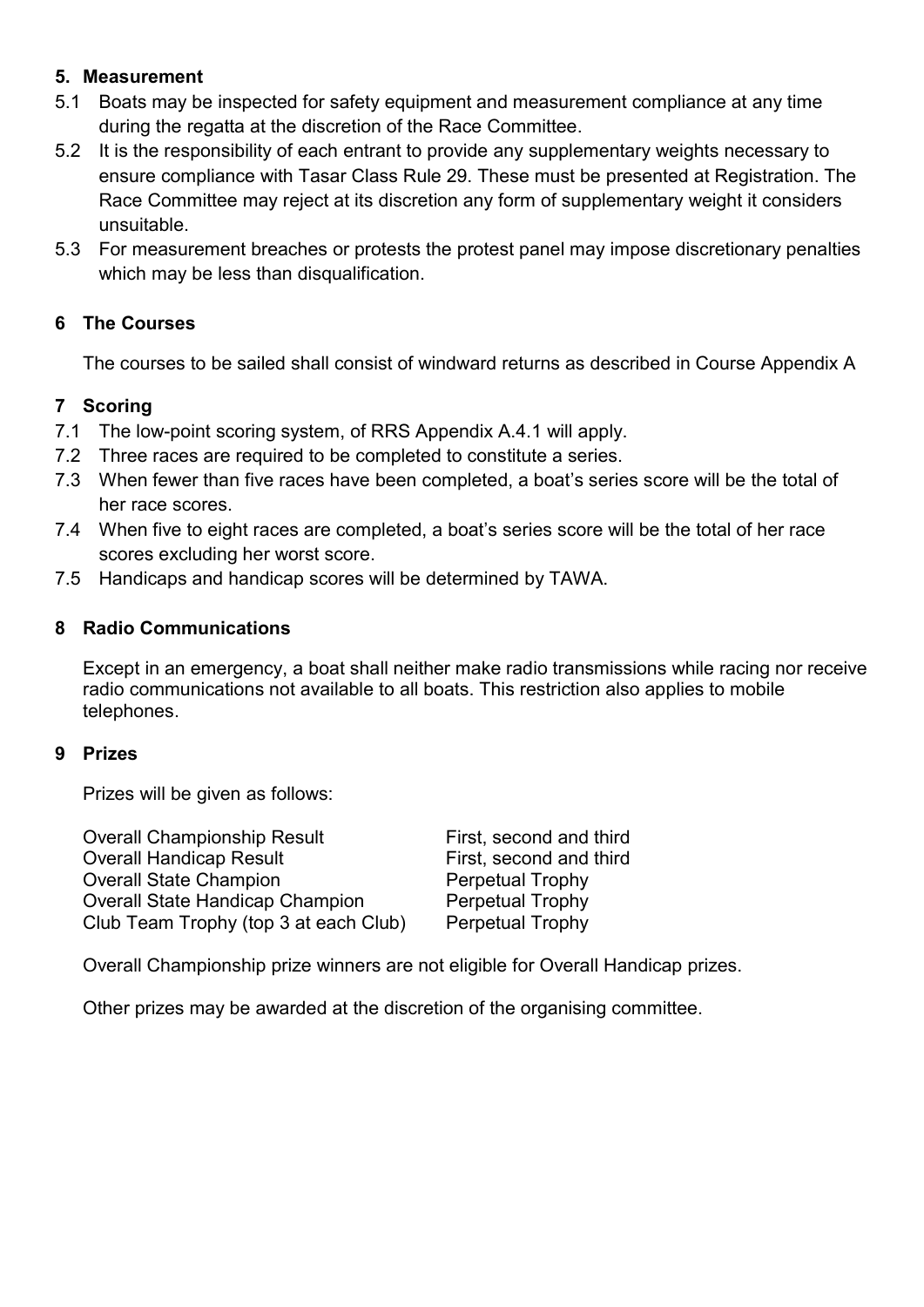# 10 Disclaimer of Liability

Competitors participate in the regatta entirely at their own risk. Attention is drawn to Rule 4, Decision to race. The organising authority will not accept any liability for material damage or personal injury or death sustained in conjunction with or prior to, during, or after the regatta.

#### WARNING:

Sailing and activities associated with it involve risks of personal injury, loss and damage and even death. The risks include but are not limited to, the risk of injury from collision, capsizing, falling overboard, being trapped under the sail or boat after capsize and impact with equipment. Any of these events can also result in death. The risks involved in this activity are heightened by:

- Adverse weather conditions
- Inadequate training
- Fatique
- Inexperience
- Failure to maintain the boat
- Failure to supply and use the recommended safety equipment
- Failure to observe the RRS and the Sailing Instructions.

This warning is given as a risk warning pursuant to Section 5I of the Civil Liability Act 2002 (as amended). Having given this risk warning, Geographe Bay Yacht Club will not be held liable for any personal injury or death, however it may occur.

#### 11 Insurance

Each participating boat shall be insured with valid third-party liability insurance with a minimum cover of not less than AUD \$5,000,000 (recommended AUD \$10,000,000).

#### 12 Rights to use name and likeness

By participation in the event, competitors automatically grant to the Organising Authority and the sponsors of the event, the right in perpetuity, to make, use and show, from time to time and at the discretion, any motion pictures, still pictures and live, taped or film television and other reproductions of him/her during the period of the competition for said event in which the competitor participated and in all material related to the said event without compensation.

#### 13 Social

- 13.1 An event is planned on Saturday 27th January 2018 at Busselton
- 13.2 Presentations are planned for Sunday 28th January 2018 as soon as practical after racing is completed and held at Geographe Bay Yacht Club.
- 13.3 CAMPING: Due to City of Busselton regulations, camping on the yacht club grounds is permitted only for the duration of the regatta.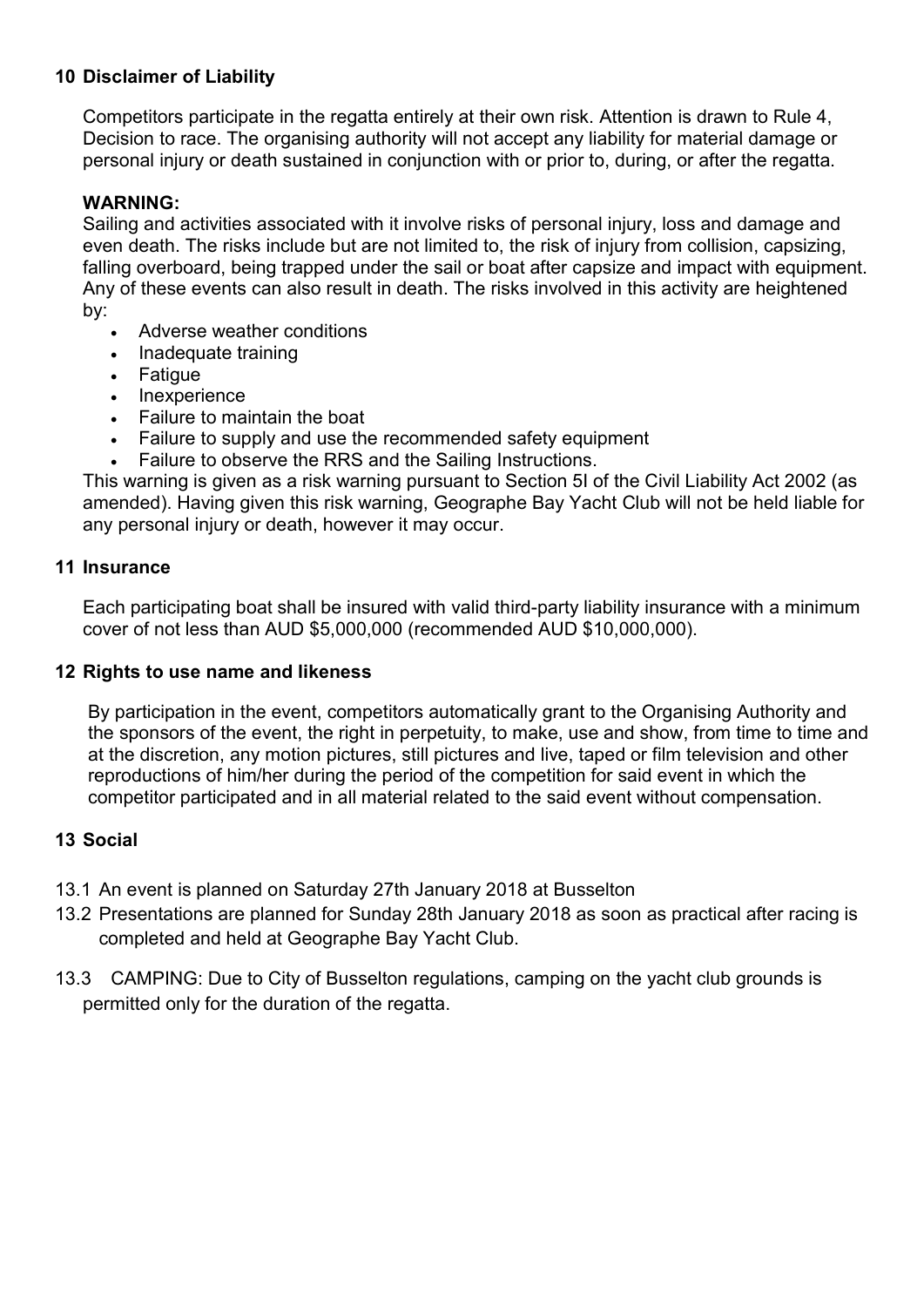#### 14 Further Information

For further information please contact: Tasar Association of Western Australia

David Meehan Fiona Campbell TAWA President TAWA Secretary M – 0421 765 601 M – 0457 000 474  $E -$  davidmeehan101@hotmail.com

Anton Mann TAWA Vice President M – 0419281899 E – antmann73@bigpond.com